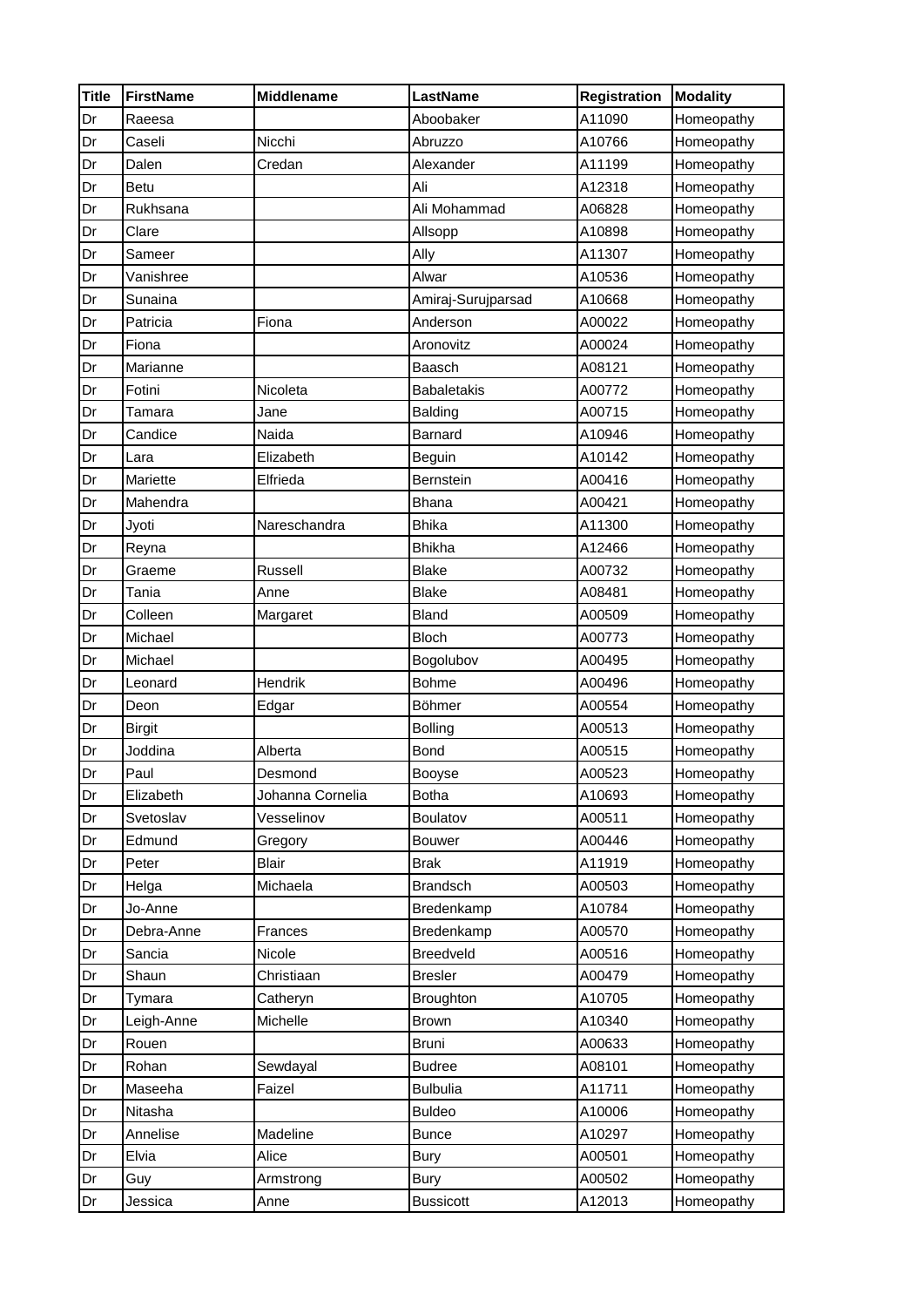| Dr | Shelley        |                      | Cable           | A10168 | Homeopathy |
|----|----------------|----------------------|-----------------|--------|------------|
| Dr | Sarah          |                      | Caldwell        | A11521 | Homeopathy |
| Dr | Marelize       |                      | Caminsky        | A08118 | Homeopathy |
| Dr | Angela         | Moira                | Carey           | A00853 | Homeopathy |
| Dr | Candice        | Sanelisiwe           | Cebekhulu       | A12303 | Homeopathy |
| Dr | Khazamula      | Osman                | Chauke          | A12309 | Homeopathy |
| Dr | Monique        | Rene                 | Chavannes       | A11742 | Homeopathy |
| Dr | Laura          |                      | Chella          | A10424 | Homeopathy |
| Dr | Ujaswee        | Prakash              | Chhiba          | A11253 | Homeopathy |
| Dr | Fatima         | Ismail               | Chopdat         | A10652 | Homeopathy |
| Dr | <b>Natalie</b> | Nowell               | Christie        | A04428 | Homeopathy |
| Dr | Erika          | Elizabeth            | Coertzen        | A10101 | Homeopathy |
| Dr | Deirdré        |                      | Combrink-Potter | A12310 | Homeopathy |
| Dr | Vicki          | Catherine            | Compere         | A01018 | Homeopathy |
| Dr | Cynita         |                      | Conradie        | A10212 | Homeopathy |
| Dr | Thomas         | Albertus             | Conradie        | A11957 | Homeopathy |
| Dr | Aanisah        |                      | Coopoo          | A12126 | Homeopathy |
| Dr | Ingrid         | Marcelline Stephanie | Couchman        | A00927 | Homeopathy |
| Dr | Candida        | Anne                 | Coutts          | A01040 | Homeopathy |
| Dr | <b>Bianca</b>  | Genoveva             | da Silva        | A11616 | Homeopathy |
| Dr | Chesné         |                      | Daniels         | A12180 | Homeopathy |
| Dr | Antoinette     |                      | Daphne          | A01260 | Homeopathy |
| Dr | Tanith         | Emily                | Davidson        | A10321 | Homeopathy |
| Dr | Troy           | Murray               | Davies          | A09994 | Homeopathy |
| Dr | Nicole         |                      | Dawson          | A01279 | Homeopathy |
| Dr | Estelle        |                      | De Beer         | A10425 | Homeopathy |
| Dr | <b>Bianca</b>  |                      | De Canha        | A10796 | Homeopathy |
| Dr | Christinette   |                      | de Coning       | A10013 | Homeopathy |
| Dr | Christiaan     | Johannes             | de Klerk        | A01210 | Homeopathy |
| Dr | Marike         |                      | de Klerk        | A01268 | Homeopathy |
| Dr | Alexandra      | Mary                 | de la Rouviere  | A01254 | Homeopathy |
| Dr | Lize           |                      | de la Rouviere  | A10670 | Homeopathy |
| Dr | Kerstin        | Ingrid               | de la Rue       | A10311 | Homeopathy |
| Dr | Anthony        |                      | de Pontes       | A11225 | Homeopathy |
| Dr | Anton          | Hans                 | de Waard        | A01246 | Homeopathy |
| Dr | Michelle       | Charmaine            | Delpaul         | A11829 | Homeopathy |
| Dr | Emmerentia     | Christina            | Denissen        | A06033 | Homeopathy |
| Dr | Marilena       |                      | Deroukakis      | A10011 | Homeopathy |
| Dr | Raeesa         |                      | Desai           | A11797 | Homeopathy |
| Dr | Pravith        |                      | Dhanraj         | A09930 | Homeopathy |
| Dr | Natalie        | Christina            | di Gaspero      | A11926 | Homeopathy |
| Dr | Helen          | Sarah                | Didcott         | A01274 | Homeopathy |
| Dr | Natalya        |                      | Dinat           | A11195 | Homeopathy |
| Dr | Johan          | Gerhard              | Dippenaar       | A01271 | Homeopathy |
| Dr | Antoinette     |                      | dos Ramos       | A01273 | Homeopathy |
| Dr | Maureen        |                      | dos Ramos       | A01282 | Homeopathy |
| Dr | Cecilia        | Gorete               | Dos Santos      | A12015 | Homeopathy |
| Dr | Soretha        |                      | du Plessis      | A11230 | Homeopathy |
| Dr | Jan            | Leonard              | du Plessis      | A09929 | Homeopathy |
| Dr | Anna           | Christina            | du Plessis      | A04448 | Homeopathy |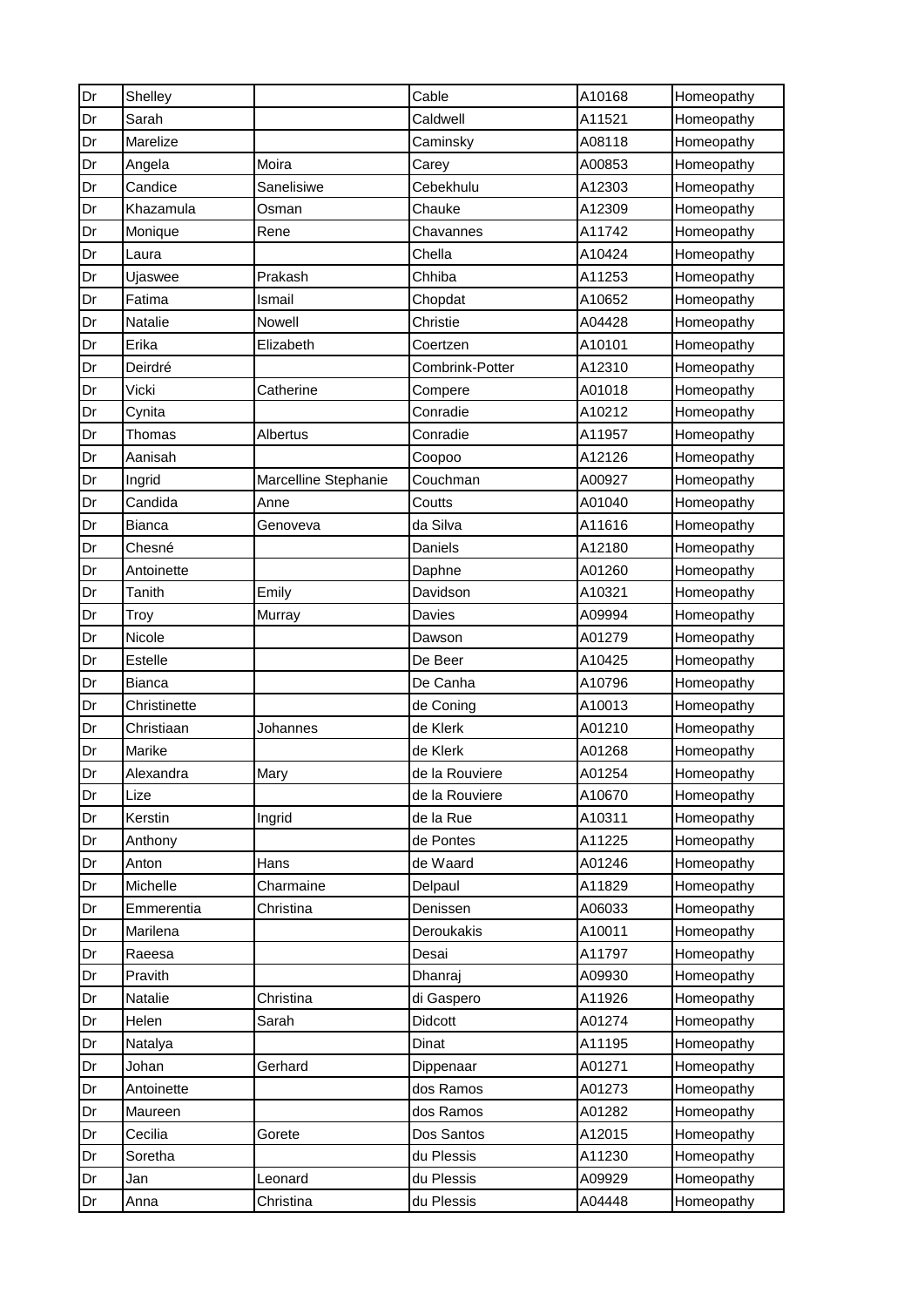| Dr | Adele      |                  | du Plessis  | A08690 | Homeopathy |
|----|------------|------------------|-------------|--------|------------|
| Dr | Roger      | Mark             | du Plooy    | A12273 | Homeopathy |
| Dr | Katri      |                  | du Toit     | A10662 | Homeopathy |
| Dr | Chrisna    | André            | du Toit     | A11007 | Homeopathy |
| Dr | Samuel     | Petrus           | du Toit     | A12266 | Homeopathy |
| Dr | Nontobeko  | Sibusisile       | Dube        | A11658 | Homeopathy |
| Dr | Karen      | Joanne           | Dummer      | A01347 | Homeopathy |
| Dr | Gerhardus  |                  | Durandt     | A01331 | Homeopathy |
| Dr | Robert     | Chelten          | Durrheim    | A11193 | Homeopathy |
| Dr | Melita     | Yvonne           | Dyason      | A01252 | Homeopathy |
| Dr | Shera      |                  | Ebrahim     | A01665 | Homeopathy |
| Dr | Yumna      |                  | Ebrahim     | A11701 | Homeopathy |
| Dr | Leslie     |                  | Emdin       | A01617 | Homeopathy |
| Dr | Arnuld     |                  | Engelbrecht | A10148 | Homeopathy |
| Dr | Pieter     |                  | Engelbrecht | A11116 | Homeopathy |
| Dr | Faseeha    |                  | Esmailjee   | A11930 | Homeopathy |
| Dr | Nicole     | Paula            | Evans       | A10724 | Homeopathy |
| Dr | Carrey     | Ann              | Everett     | A10844 | Homeopathy |
| Dr | Glenn      |                  | Ferguson    | A02038 | Homeopathy |
| Dr | Maria      | Catherina        | Ferreira    | A11902 | Homeopathy |
| Dr | Loretta    |                  | Ferrucci    | A02019 | Homeopathy |
| Dr | Mluleki    | Nelson           | Fodo        | A02022 | Homeopathy |
| Dr | Kendall    | Joy              | Foley       | A12519 | Homeopathy |
| Dr | Albert     | James            | Ford        | A02007 | Homeopathy |
| Dr | Heinrich   | Christofer       | Forster     | A02135 | Homeopathy |
| Dr | Daniel     | Johannes         | Fourie      | A02009 | Homeopathy |
| Dr | Nico       |                  | Fourie      | A11226 | Homeopathy |
| Dr | Philippus  | Jacobus          | Fourie      | A12353 | Homeopathy |
| Dr | Tasmin     |                  | Fourie      | A11907 | Homeopathy |
| Dr | Frederick  | William          | Francis     | A02025 | Homeopathy |
| Dr | Taryn      | Frances          | Francis     | A02123 | Homeopathy |
| Dr | Harald     | Camillo          | Gaier       | A02401 | Homeopathy |
| Dr | Solveig    |                  | Gevers      | A12396 | Homeopathy |
| Dr | Lance      | Ferneaux         | Giles       | A02437 | Homeopathy |
| Dr | Nolutando  |                  | Gilman      | A02413 | Homeopathy |
| Dr | Anitha     |                  | Gobind      | A02545 | Homeopathy |
| Dr | Melissa    | Amy              | Godfrey     | A12070 | Homeopathy |
| Dr | Raoul      | Colin            | Goldberg    | A02460 | Homeopathy |
| Dr | Mande      | Michelle         | Goldfein    | A10939 | Homeopathy |
| Dr | Bianca     | Dorethea         | Goncalves   | A11634 | Homeopathy |
| Dr | Caitlin    | Leigh            | Goodwin     | A11808 | Homeopathy |
| Dr | Chryso     |                  | Goote       | A02491 | Homeopathy |
| Dr | Evelyn     | Valerie          | Goss        | A02417 | Homeopathy |
| Dr | Yamantha   |                  | Govender    | A10773 | Homeopathy |
| Dr | Aranjalam  |                  | Govender    | A02459 | Homeopathy |
| Dr | Neil       | Travis           | Gower       | A02637 | Homeopathy |
| Dr | Mvuzo      | <b>Birthwell</b> | Gqwede      | A02444 | Homeopathy |
| Dr | Jacqueline |                  | Gray        | A06059 | Homeopathy |
| Dr | Chantell   |                  | Groenewald  | A11215 | Homeopathy |
| Dr | Yolani     |                  | Grove       | A10529 | Homeopathy |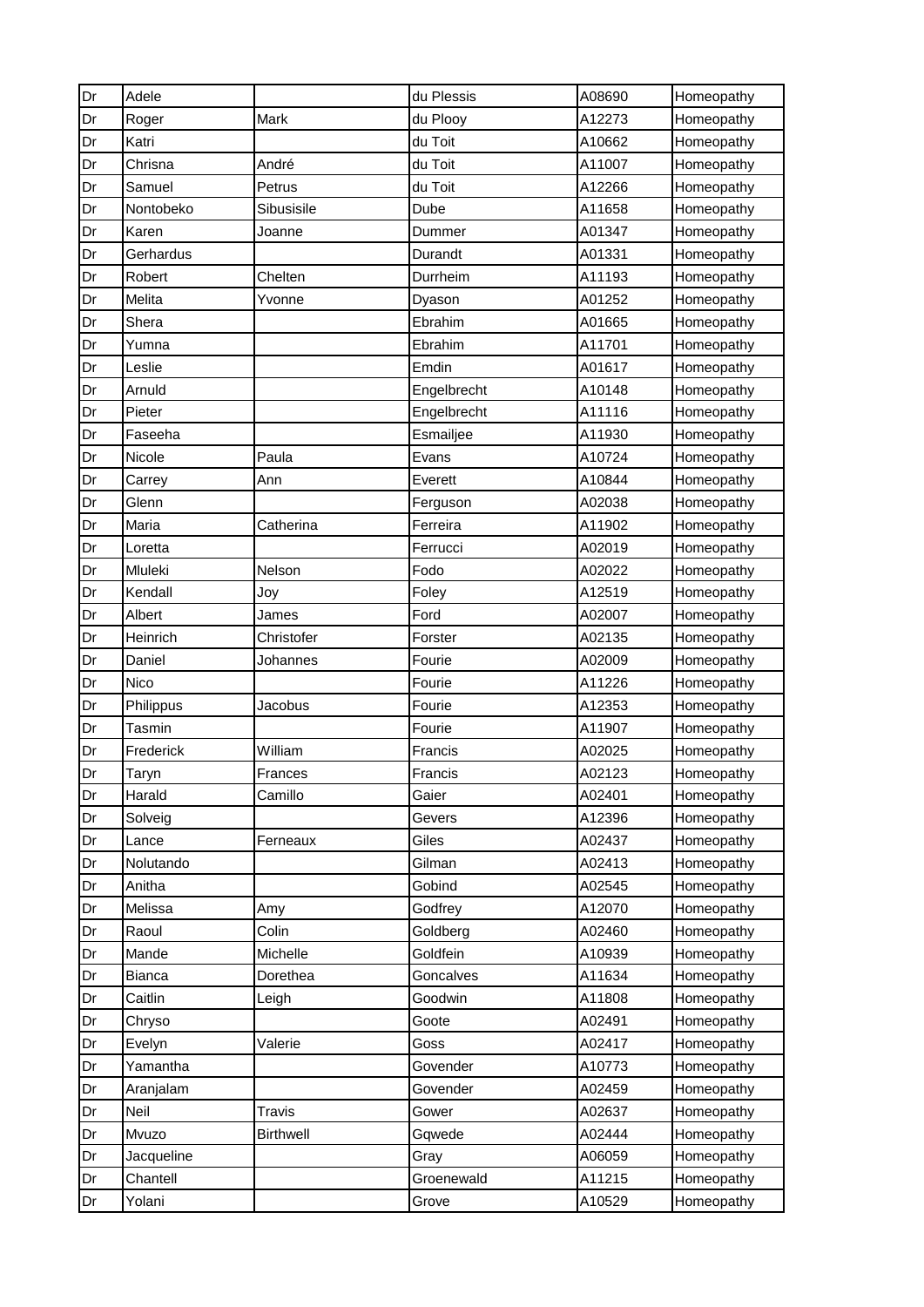| Dr | Aphelele   | Sibahle Zodumo     | Gumede             | A12182 | Homeopathy |
|----|------------|--------------------|--------------------|--------|------------|
| Dr | Roxanna    |                    | Gunter             | A11178 | Homeopathy |
| Dr | Lungelo    | Cyprian            | Gwala              | A12395 | Homeopathy |
| Dr | Cornelia   | Maria              | Hall               | A02868 | Homeopathy |
| Dr | Garatt     | Christopher        | Hamilton           | A11998 | Homeopathy |
| Dr | Fatima     |                    | Hansa              | A11074 | Homeopathy |
| Dr | Sharad     |                    | Hansjee            | A10510 | Homeopathy |
| Dr | Robert     | Francois           | Hardy              | A02877 | Homeopathy |
| Dr | Nershada   | Ann                | Harkhu             | A11073 | Homeopathy |
| Dr | Sheromani  |                    | Harripershad       | A10878 | Homeopathy |
| Dr | Matthew    | Gregory            | Harris             | A02874 | Homeopathy |
| Dr | Caroline   | Christel           | Harrison           | A11065 | Homeopathy |
| Dr | Erika      |                    | Hart               | A10429 | Homeopathy |
| Dr | Zeenat     |                    | Hassim             | A10937 | Homeopathy |
| Dr | Elizabeth  | Ann                | Haw                | A10100 | Homeopathy |
| Dr | Karen      |                    | Hellmann           | A10157 | Homeopathy |
| Dr | Monica     | Jennifer           | Hepburn            | A02816 | Homeopathy |
| Dr | Johan      | Christiaan Jacobus | Herbst             | A02856 | Homeopathy |
| Dr | Benjamin   | Jamie              | Herr               | A10626 | Homeopathy |
| Dr | Sanet      | Rousseau           | Heymans            | A11312 | Homeopathy |
| Dr | Deborah    | Dawn               | Hobson             | A12123 | Homeopathy |
| Dr | Dorita     |                    | Hofmeyr            | A03115 | Homeopathy |
| Dr | Uwe        |                    | Hohl               | A03118 | Homeopathy |
| Dr | Zuzana     |                    | Hojdar             | A10152 | Homeopathy |
| Dr | Andrew     | Mark               | Holgreaves         | A10650 | Homeopathy |
| Dr | Tamarin    | Samantha           | Holton             | A10372 | Homeopathy |
| Dr | Asima      | Goolam             | Hoosen             | A10950 | Homeopathy |
| Dr | Crofton    | Russell            | Hopkins            | A02864 | Homeopathy |
| Dr | Karen      | Andrea             | Horne              | A04044 | Homeopathy |
| Dr | Janine     |                    | Horton             | A04238 | Homeopathy |
| Dr | James      | Edward             | Howse              | A02871 | Homeopathy |
| Dr | Zanatoa    | Tanya              | Ings               | A03229 | Homeopathy |
| Dr | Jodie      | Samantha           | Ireland-Coetser    | A12031 | Homeopathy |
| Dr | Ammaarah   |                    | Ismail             | A12515 | Homeopathy |
| Dr | Shaida     |                    | Ismail             | A03231 | Homeopathy |
| Dr | Elaine     | Catherine          | Ive                | A10941 | Homeopathy |
| Dr | Taryn      |                    | Jacobs             | A03716 | Homeopathy |
| Dr | Chad       | Clifton            | James              | A10953 | Homeopathy |
| Dr | Nonyaniso  | Faith              | Jamjam             | A03628 | Homeopathy |
| Dr | Ashleigh   | Anne               | Janse van Rensburg | A12326 | Homeopathy |
| Dr | Eske       |                    | Janse van Rensburg | A12075 | Homeopathy |
| Dr | Audrey     |                    | Jansen van Vuuren  | A10734 | Homeopathy |
| Dr | Rene       |                    | Jeannes            | A03680 | Homeopathy |
| Dr | Herman     | John Daniel        | Jeggels            | A03632 | Homeopathy |
| Dr | Neeha      | Shard              | Jivan              | A11216 | Homeopathy |
| Dr | Megan      | <b>Betty Ella</b>  | Jones              | A10768 | Homeopathy |
| Dr | Margaretha | Hestelle           | Jonker             | A11205 | Homeopathy |
| Dr | Miriam     | Ahmed              | Jooma              | A03626 | Homeopathy |
| Dr | Marie      | Louise             | Jordi              | A03634 | Homeopathy |
| Dr | Jeanine    | Dorothy            | Joseph             | A03620 | Homeopathy |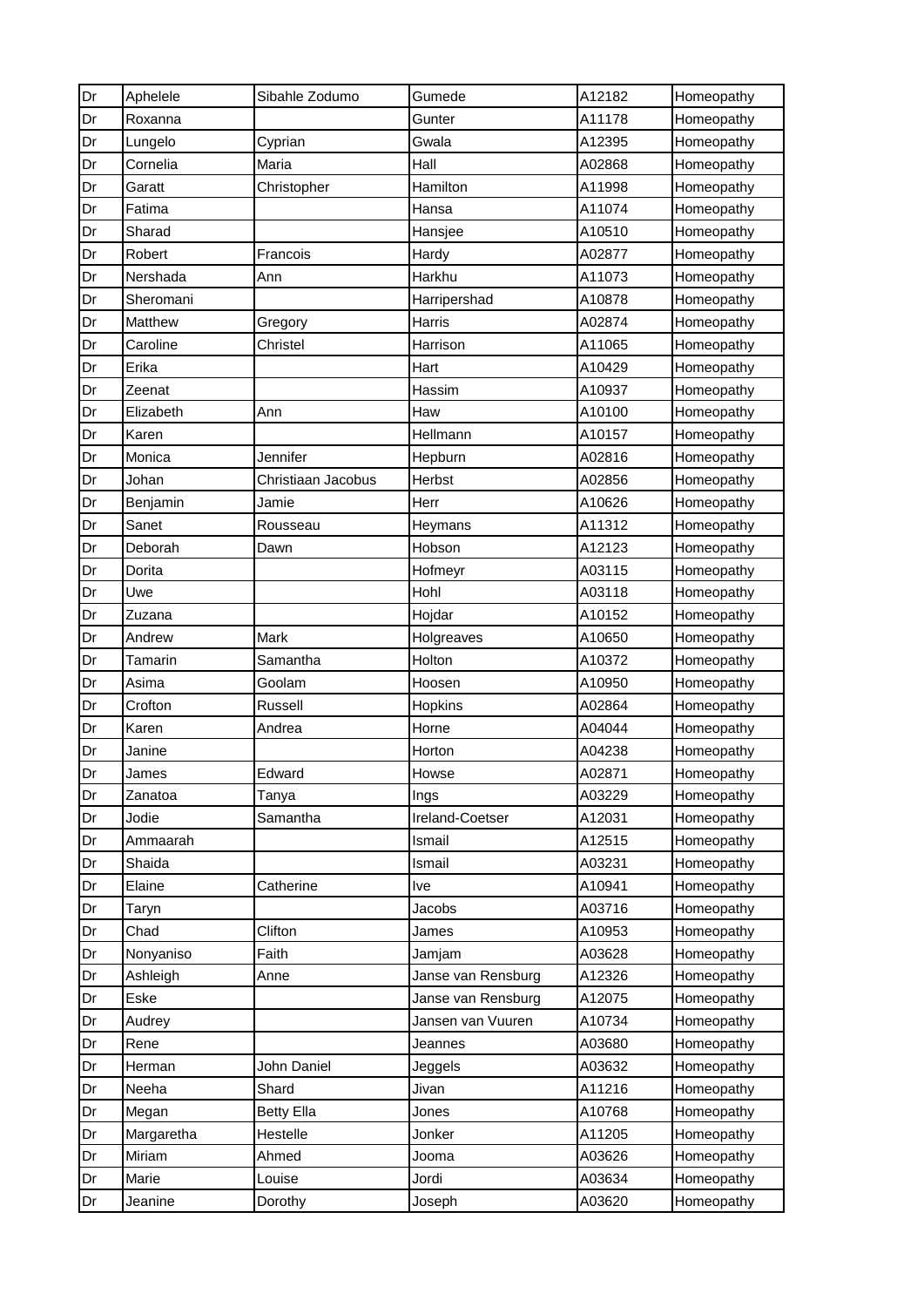| Dr | Kelley        | Sue               | Joubert       | A12225 | Homeopathy |
|----|---------------|-------------------|---------------|--------|------------|
| Dr | Petrie        |                   | Joubert       | A11175 | Homeopathy |
| Dr | Schalk        |                   | Joubert       | A11858 | Homeopathy |
| Dr | Arthur        | Gavin             | Joynt         | A03614 | Homeopathy |
| Dr | Walter        | Justin            | Jubber        | A12111 | Homeopathy |
| Dr | Naailah       |                   | Kalla         | A12368 | Homeopathy |
| Dr | Agnes         | Tshibunda         | Kalubi        | A12178 | Homeopathy |
| Dr | Vera          | Linda             | Kaplan        | A04167 | Homeopathy |
| Dr | Shamini       |                   | Kara          | A12049 | Homeopathy |
| Dr | Eleftheria    |                   | Karagiannakis | A10944 | Homeopathy |
| Dr | Fayrooz       |                   | Karriem       | A11920 | Homeopathy |
| Dr | Jonathan      | Samuel            | Kay           | A04213 | Homeopathy |
| Dr | Colette       | Melissa           | Kell          | A04233 | Homeopathy |
| Dr | Sigrid        |                   | Keller        | A01603 | Homeopathy |
| Dr | Huibrecht     | Florina Catharina | Kerschbaumer  | A04007 | Homeopathy |
| Dr | Werner        |                   | Kerschbaumer  | A04226 | Homeopathy |
| Dr | Tandweer      |                   | Khan          | A04225 | Homeopathy |
| Dr | Faathimah     | Naushaad          | Khan          | A12370 | Homeopathy |
| Dr | Ismaeel       | Firdaus           | Khan          | A11958 | Homeopathy |
| Dr | <b>Bharti</b> | Gangaram          | Khoosal       | A10516 | Homeopathy |
| Dr | Dominique     | Michelle          | Kidd          | A11053 | Homeopathy |
| Dr | Kazalette     | Mary              | Kiepiel       | A04066 | Homeopathy |
| Dr | Nicolaas      | Francois          | Kilian        | A04054 | Homeopathy |
| Dr | Janine        | Marijke           | Kirby         | A10156 | Homeopathy |
| Dr | Gerhard       |                   | Kleingeld     | A11725 | Homeopathy |
| Dr | Nathalie      |                   | Klocke        | A10422 | Homeopathy |
| Dr | Catherine     | Anne              | Knight        | A06436 | Homeopathy |
| Dr | Irene         | Mary              | Knipe         | A04072 | Homeopathy |
| Dr | Robin         |                   | Köhler        | A04228 | Homeopathy |
| Dr | Naseeha       |                   | Kolia-Adam    | A10645 | Homeopathy |
| Dr | Tania         |                   | Komar-Wood    | A10042 | Homeopathy |
| Dr | Mpho          | Simon Nehemiah    | Koopedi       | A04022 | Homeopathy |
| Dr | Claire        |                   | Kotze         | A07568 | Homeopathy |
| Dr | Karl          | Herman            | Kroeger       | A04027 | Homeopathy |
| Dr | Maurits       |                   | Kruger        | A10526 | Homeopathy |
| Dr | Amratlal      |                   | Lala          | A04433 | Homeopathy |
| Dr | Sboniso       | <b>Bethwel</b>    | Lamula        | A10969 | Homeopathy |
| Dr | Yolande       |                   | le Roux       | A04459 | Homeopathy |
| Dr | Malcolm       | Vaughan           | Leader        | A04404 | Homeopathy |
| Dr | Kenneth       | Katlego           | Legwete       | A12254 | Homeopathy |
| Dr | Manfred       | Nikolaus          | Leibenguth    | A04498 | Homeopathy |
| Dr | Kristian      |                   | Leisegang     | A10354 | Homeopathy |
| Dr | Elke          |                   | Leistner      | A04659 | Homeopathy |
| Dr | Mark          |                   | Leite         | A10273 | Homeopathy |
| Dr | Sao           | Lai               | Leong         | A04552 | Homeopathy |
| Dr | Jessica       |                   | Leske         | A11695 | Homeopathy |
| Dr | Majoro        | Major             | Letsela       | A04442 | Homeopathy |
| Dr | Cecilia       | Frances           | Lewer-Allen   | A04458 | Homeopathy |
| Dr | Barbara       | Lesley            | Lewis         | A04410 | Homeopathy |
| Dr | George        | Henry             | Lewis         | A04550 | Homeopathy |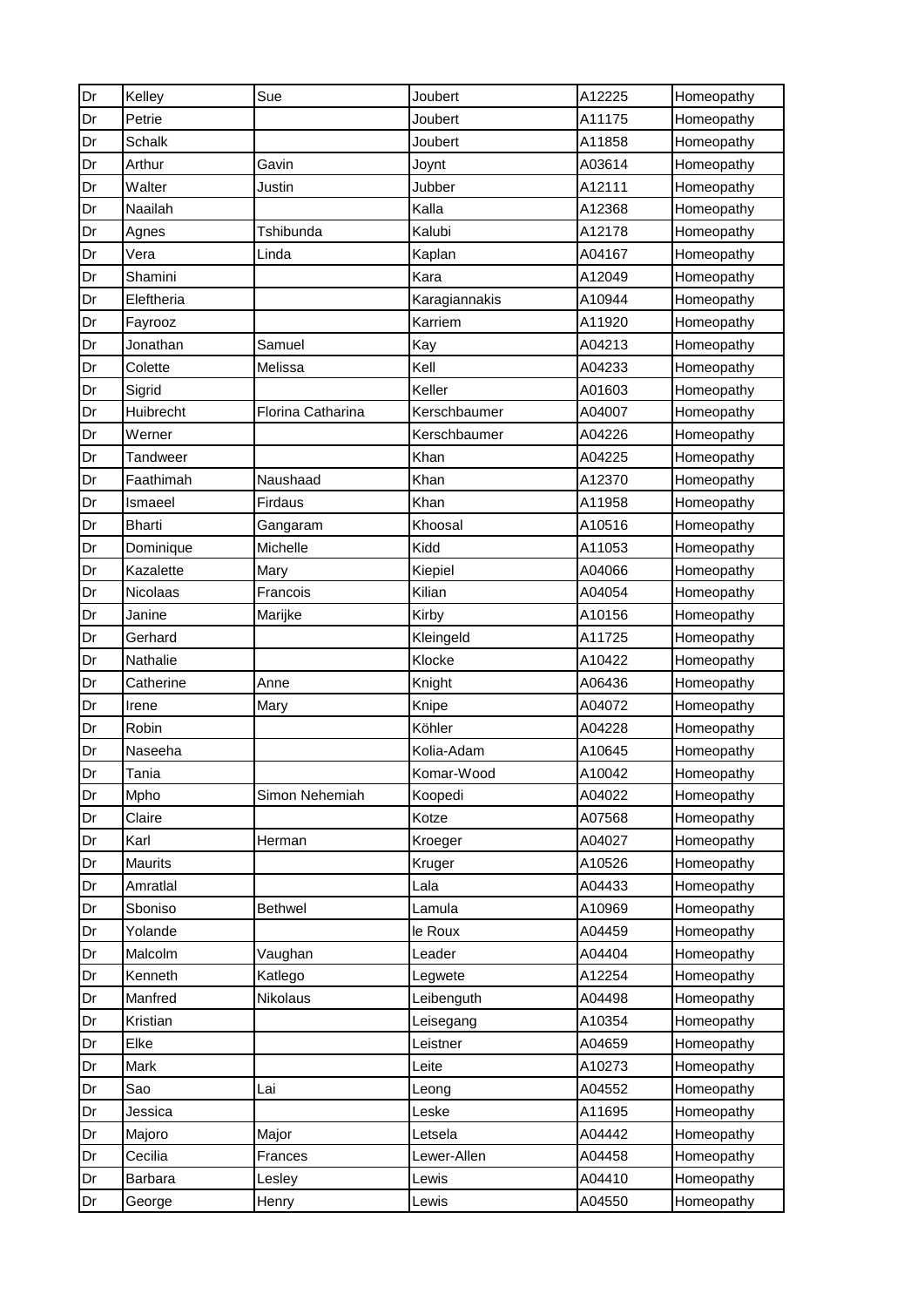| Dr | Peter          | Cornelius         | Liddell              | A04412 | Homeopathy |
|----|----------------|-------------------|----------------------|--------|------------|
| Dr | Tricia         |                   | Liebenberg           | A11361 | Homeopathy |
| Dr | Dorian         | Lejan             | Lilley               | A04445 | Homeopathy |
| Dr | David          | John              | Lilley               | A04450 | Homeopathy |
| Dr | Hsin-Tzu       |                   | Lin                  | A12514 | Homeopathy |
| Dr | Joanna         |                   | Lin                  | A11908 | Homeopathy |
| Dr | Reinhold       |                   | Linder               | A04413 | Homeopathy |
| Dr | Irfana         |                   | Lockhat              | A10940 | Homeopathy |
| Dr | Heather        | Joy               | Lockyear             | A04667 | Homeopathy |
| Dr | Angela         | Christine         | Long                 | A04453 | Homeopathy |
| Dr | Bryan          | Henry             | Long                 | A11049 | Homeopathy |
| Dr | Ayesha         |                   | Loonat               | A12340 | Homeopathy |
| Dr | Nancy          | Leigh             | Lord                 | A11192 | Homeopathy |
| Dr | John-John      | <b>Brian</b>      | Lottering            | A10336 | Homeopathy |
| Dr | Kirsty         | Jane              | Love                 | A11710 | Homeopathy |
| Dr | Isaac          | Zingisile         | Lukhozi              | A04430 | Homeopathy |
| Dr | Natalie        |                   | Lundy                | A11403 | Homeopathy |
| Dr | Sapna          |                   | Lutchman-Maharaj     | A04676 | Homeopathy |
| Dr | Daphne         |                   | Lyell                | A04671 | Homeopathy |
| Dr | Velenkosini    | Queen             | Mabunda              | A12005 | Homeopathy |
| Dr | Graeme         | Cheyne            | Macintosh            | A12233 | Homeopathy |
| Dr | Viola          | Carena            | Mack                 | A12465 | Homeopathy |
| Dr | Thomas         | lan Jules         | Macquet              | A10434 | Homeopathy |
| Dr | Sara           | Adele Rosalie     | Macquet              | A10439 | Homeopathy |
| Dr | Nervashnee     |                   | Maharaj              | A02610 | Homeopathy |
| Dr | Poonam         |                   | Maharaj              | A10921 | Homeopathy |
| Dr | Madhueshwaree  |                   | Maharaj              | A04971 | Homeopathy |
| Dr | Dheepa         |                   | Maharajh-Tulsee      | A10123 | Homeopathy |
| Dr | Nomathamsanqa  | Resegofetse       | Maimela              | A11592 | Homeopathy |
| Dr | Georgina       | Anne              | Makris               | A01243 | Homeopathy |
| Dr | Johannes       | Francois          | Malan                | A01453 | Homeopathy |
| Dr | Ameesha        | Kishor            | Manga                | A10475 | Homeopathy |
| Dr | Olica          |                   | Maniram              | A01494 | Homeopathy |
| Dr | Scott          | Andrew            | Marsh-Brown          | A11740 | Homeopathy |
| Dr | Chanel         |                   | Martin               | A09603 | Homeopathy |
| Dr | Solomon        | Peter             | Masilo               | A11188 | Homeopathy |
| Dr | Sindiswe       | Sthembile         | Mazibuko             | A12041 | Homeopathy |
| Dr | Xoliswa        | Rose              | Mazibuko             | A11889 | Homeopathy |
| Dr | Msawenkosi     | Magic             | Mbatha               | A12362 | Homeopathy |
| Dr | Ntombizethu    | Annie             | Mbatha               | A12175 | Homeopathy |
| Dr | Mziwandile     | <b>Theophilus</b> | Mbewu                | A04927 | Homeopathy |
| Dr | Gillies        |                   | Mc David             | A04868 | Homeopathy |
| Dr | Cleve          | Derek Douglas     | Mc Intosh            | A10155 | Homeopathy |
| Dr | Belinda        | Mary              | Mc Intosh            | A11213 | Homeopathy |
| Dr | <b>Bronwen</b> |                   | Mc Kechnie           | A04974 | Homeopathy |
| Dr | Lynette        | Ann               | Mc Leod              | A01454 | Homeopathy |
| Dr | Linda          | Christina         | McGrath              | A11698 | Homeopathy |
| Dr | Sihle          | Velenkosi         | Mdima                | A11142 | Homeopathy |
| Dr | Zinhle         | Pearl             | Mdluli               | A12171 | Homeopathy |
| Dr | Megan          | Julia             | Medina E Vasconcelos | A11144 | Homeopathy |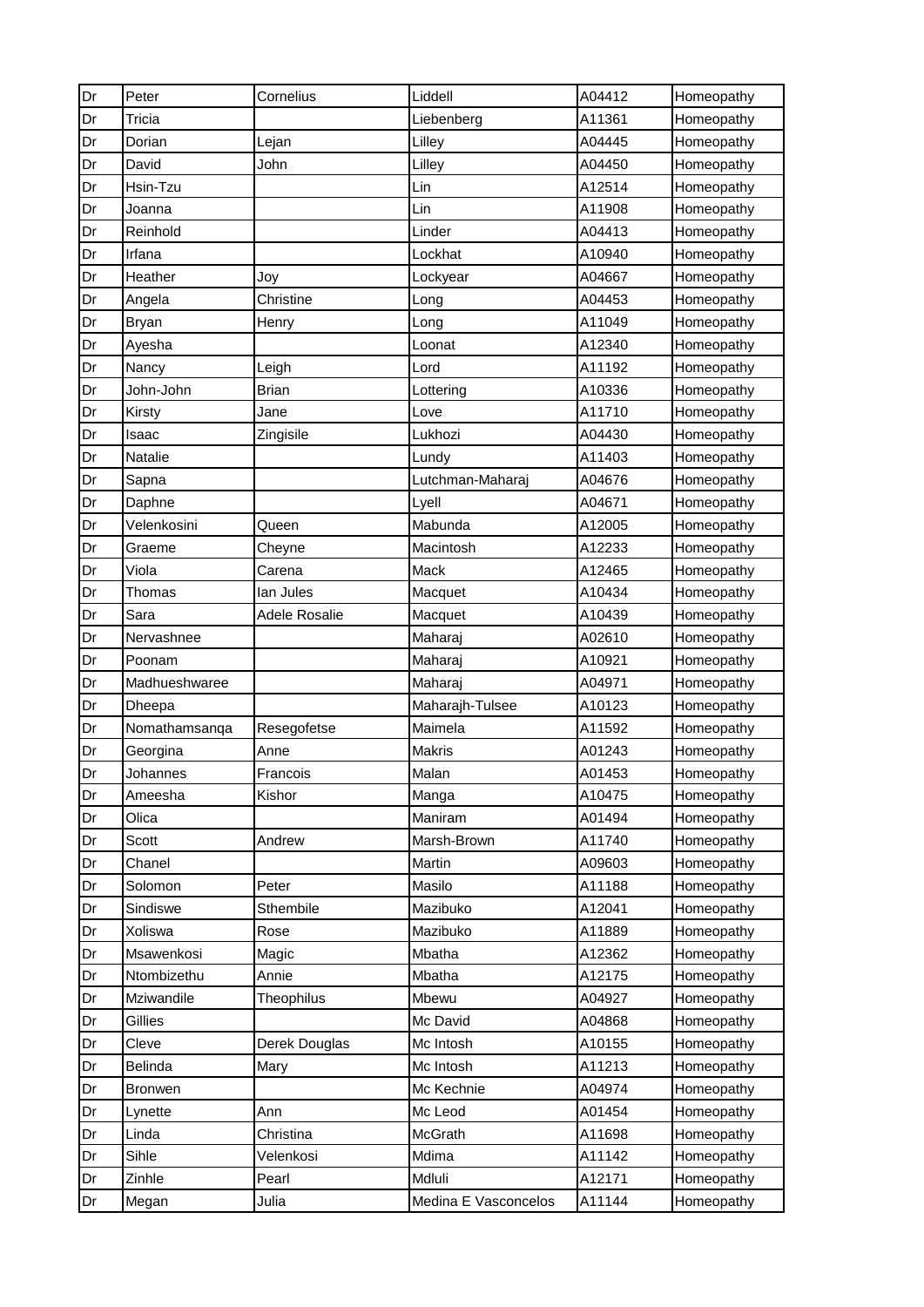| Dr | Celia          |                         | Meldrum       | A11134 | Homeopathy |
|----|----------------|-------------------------|---------------|--------|------------|
| Dr | Alinda         |                         | Metz          | A12320 | Homeopathy |
| Dr | Johan          | Martin                  | Meyer         | A05094 | Homeopathy |
| Dr | Mbulelo        | Jeremiah                | Mgwayi        | A04916 | Homeopathy |
| Dr | <b>Bukiwe</b>  | Nothando Princess       | Mhlongo       | A12412 | Homeopathy |
| Dr | Zeenat         |                         | Mia           | A11700 | Homeopathy |
| Dr | Justin         | <b>Brett</b>            | Middleborough | A06451 | Homeopathy |
| Dr | Garth          | Meredith                | Miller        | A11909 | Homeopathy |
| Dr | Raakhee        | Gunvant                 | Mistry        | A04962 | Homeopathy |
| Dr | Priya          |                         | <b>Mistry</b> | A11022 | Homeopathy |
| Dr | Pretty         | <b>Brightness</b>       | Mkhize        | A11758 | Homeopathy |
| Dr | Nokuwela       |                         | Mlambo        | A11893 | Homeopathy |
| Dr | Mzilela        | Joshua Jacob            | Mnisi         | A04928 | Homeopathy |
| Dr | Mmakganya      | Adelinah                | Modika        | A12339 | Homeopathy |
| Dr | Motlhabane     | <b>Robert Archibald</b> | Moiloa        | A04845 | Homeopathy |
| Dr | Kylee          | Ann                     | Montgomerie   | A09605 | Homeopathy |
| Dr | Vernisha       |                         | Moodley       | A10334 | Homeopathy |
| Dr | Zachariah      | Seremo                  | Mosotho       | A04967 | Homeopathy |
| Dr | Anna           | Johanna                 | Mostert       | A01474 | Homeopathy |
| Dr | Vicky          |                         | Motala        | A04983 | Homeopathy |
| Dr | George         | Itumeleng               | Motsamai      | A11240 | Homeopathy |
| Dr | Frederic       | Paul                    | Motz          | A04859 | Homeopathy |
| Dr | Phaswane       | <b>Isaac Justice</b>    | Moukangoe     | A01455 | Homeopathy |
| Dr | <b>Estelle</b> | Renee                   | Moys          | A04953 | Homeopathy |
| Dr | Senzo          | Hopewell                | Mpangase      | A12280 | Homeopathy |
| Dr | Phathiswa      | Petronella              | Mukansi       | A11061 | Homeopathy |
| Dr | John           |                         | Myburgh       | A11190 | Homeopathy |
| Dr | Susan          | Margaret                | Nagle         | A10435 | Homeopathy |
| Dr | Sashni         |                         | Naicker       | A10715 | Homeopathy |
| Dr | Dinesha        |                         | Naicker       | A11896 | Homeopathy |
| Dr | Deena          |                         | Naidoo        | A05407 | Homeopathy |
| Dr | Prenitha       |                         | Naidoo        | A11071 | Homeopathy |
| Dr | Nalini         |                         | Naidoo        | A12003 | Homeopathy |
| Dr | Kerusha        |                         | Naidoo        | A11631 | Homeopathy |
| Dr | Keshia         |                         | Naidoo        | A11652 | Homeopathy |
| Dr | Tharushka      |                         | Naidoo        | A11900 | Homeopathy |
| Dr | Farhana        |                         | Nakhooda      | A11726 | Homeopathy |
| Dr | Mohammed       | Sayed                   | Nalla         | A05239 | Homeopathy |
| Dr | Wayne          | <b>Stuart</b>           | Naude         | A05254 | Homeopathy |
| Dr | David          | Francis                 | Naude         | A05314 | Homeopathy |
| Dr | Mariska        |                         | Naudé         | A10900 | Homeopathy |
| Dr | Mogamat        | Ameen                   | Nazam         | A05208 | Homeopathy |
| Dr | Zizipho        | Chiora                  | Ndolo         | A11968 | Homeopathy |
| Dr | Sunil          |                         | Neerputh      | A12402 | Homeopathy |
| Dr | Nicholas       | Mushkil Dominic         | Nell          | A05403 | Homeopathy |
| Dr | Jabulile       | Cresancia               | Ngobese       | A10309 | Homeopathy |
| Dr | Vimbulaka      | Nhlakanipho Brian       | Ngobese       | A12019 | Homeopathy |
| Dr | Carole         |                         | Ngoie         | A12040 | Homeopathy |
| Dr | Michael        | Leoma                   | Nhlapo        | A05247 | Homeopathy |
| Dr | Silvana        | Ana                     | Nienaber      | A05411 | Homeopathy |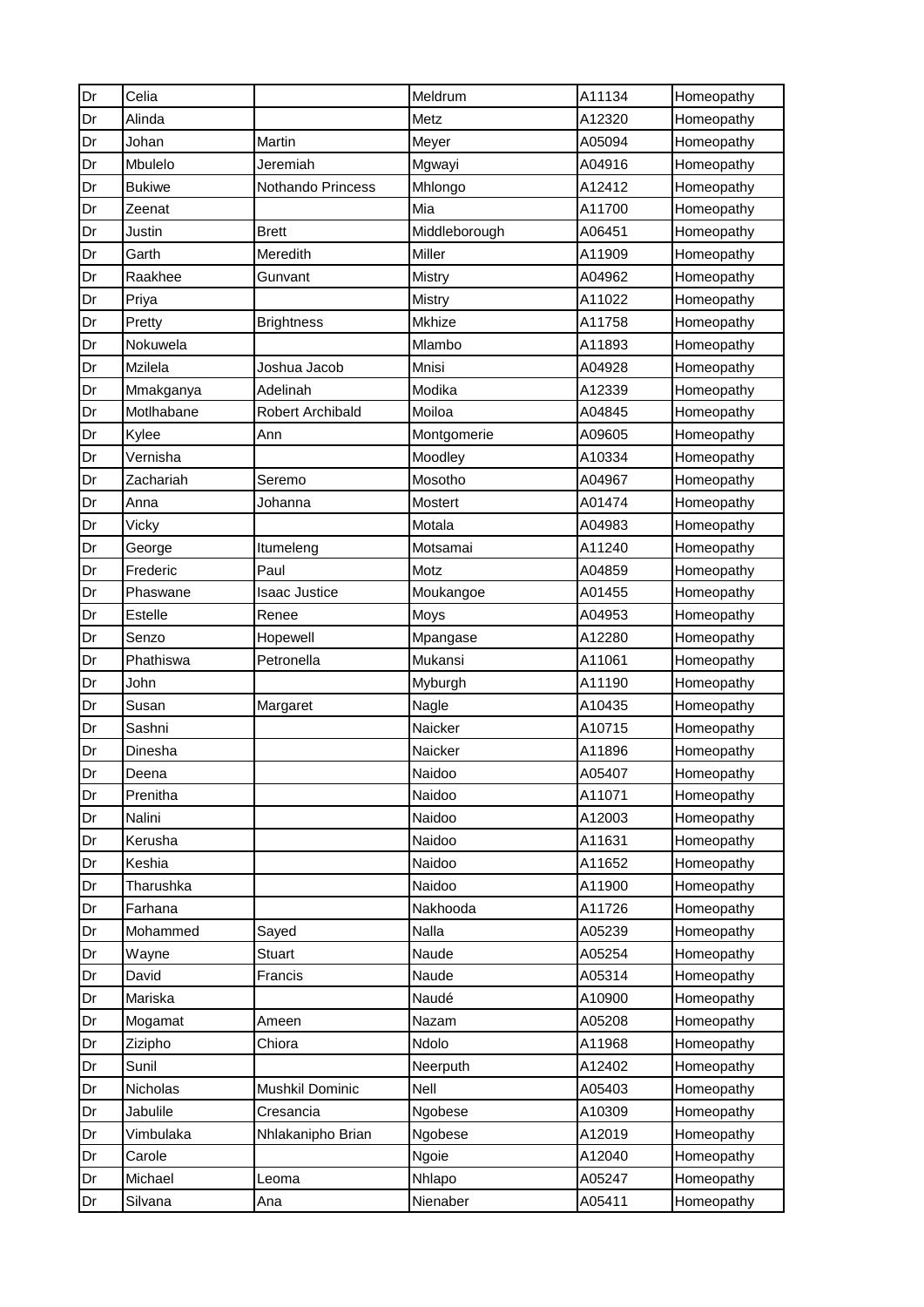| Dr | Chantelle    | Lizette                 | Nienhuis          | A11903 | Homeopathy |
|----|--------------|-------------------------|-------------------|--------|------------|
| Dr | Grant        |                         | Nijland           | A10164 | Homeopathy |
| Dr | Thobela      |                         | Nkunjana          | A10854 | Homeopathy |
| Dr | Farzana      | Banoo                   | Noorbhai          | A05409 | Homeopathy |
| Dr | <b>Sheik</b> | Hassen                  | Noorbhai          | A05226 | Homeopathy |
| Dr | Hannah       | Leah                    | Norton            | A11302 | Homeopathy |
| Dr | Mzwandile    | Ernest                  | Nyawose           | A12371 | Homeopathy |
| Dr | David        | Michel                  | Nye               | A05263 | Homeopathy |
| Dr | Catherine    | Elizabeth               | O Grady           | A10746 | Homeopathy |
| Dr | Johann       |                         | Oberholzer        | A05601 | Homeopathy |
| Dr | Monique      |                         | Olivier           | A10442 | Homeopathy |
| Dr | Yolande      |                         | Olivier           | A11221 | Homeopathy |
| Dr | Celia        |                         | Opperman          | A05612 | Homeopathy |
| Dr | Yeshantha    |                         | Padayachee        | A11402 | Homeopathy |
| Dr | Elektra      |                         | Papacostas        | A12323 | Homeopathy |
| Dr | Anupa        |                         | Parbhoo           | A06102 | Homeopathy |
| Dr | Hemangini    | Kadvabhai               | Parmar            | A06032 | Homeopathy |
| Dr | Nicholas     | Gerardy                 | Partington        | A06003 | Homeopathy |
| Dr | Fatima       | Abdul Kader             | Paruk             | A10167 | Homeopathy |
| Dr | Jiten        | Natvarlal               | Patel             | A06276 | Homeopathy |
| Dr | Reshma       |                         | Patel             | A10911 | Homeopathy |
| Dr | Abdul-Rehman |                         | Patel             | A06045 | Homeopathy |
| Dr | Joanne       | Elizabeth               | Pautz             | A06062 | Homeopathy |
| Dr | Kathryn      | Susan                   | Peck              | A06051 | Homeopathy |
| Dr | Janice       |                         | Pellow            | A06247 | Homeopathy |
| Dr | Karin        |                         | Pelser            | A06240 | Homeopathy |
| Dr | Bronwyn      | Lucia                   | Penny             | A06272 | Homeopathy |
| Dr | Lana         |                         | Pepler            | A10660 | Homeopathy |
| Dr | Ayal         |                         | Peretz            | A11978 | Homeopathy |
| Dr | Eva          | Maria                   | Perez             | A10175 | Homeopathy |
| Dr | Jenny        | Natasha                 | Pestana-Caldeira  | A11147 | Homeopathy |
| Dr | Clarissa     |                         | Peter             | A11612 | Homeopathy |
| Dr | Michel       | <b>Christian Daniel</b> | Piedallu          | A06013 | Homeopathy |
| Dr | Sacha        | Daniel Michele          | Piedallu          | A06072 | Homeopathy |
| Dr | Matthuys     | Christiaan              | Pienaar           | A06067 | Homeopathy |
| Dr | Frida        | Isabella                | Pieterse          | A10173 | Homeopathy |
| Dr | Karasee      |                         | Pillay            | A11032 | Homeopathy |
| Dr | Shavani      |                         | Pillay            | A11246 | Homeopathy |
| Dr | Danny        |                         | Pillay            | A06041 | Homeopathy |
| Dr | Nickita      | Niki                    | Pillay            | A11929 | Homeopathy |
| Dr | Suvanya      |                         | Pillay            | A12505 | Homeopathy |
| Dr | Lindi        |                         | Porter            | A06054 | Homeopathy |
| Dr | Nicoliene    |                         | Potgieter-Steiner | A11729 | Homeopathy |
| Dr | Pratisha     |                         | Pramlall          | A11763 | Homeopathy |
| Dr | Nellie       | Elizabeth               | Pretorius         | A01479 | Homeopathy |
| Dr | Johannes     | Pieter Bram             | Prinsloo          | A06047 | Homeopathy |
| Dr | Navnit       | Jamnadas                | Purshotam         | A06061 | Homeopathy |
| Dr | David        | Joel                    | Puterman          | A06034 | Homeopathy |
| Dr | Jean         | Pamela                  | Railton           | A11218 | Homeopathy |
| Dr | Suhana       |                         | Rajkoomar         | A11064 | Homeopathy |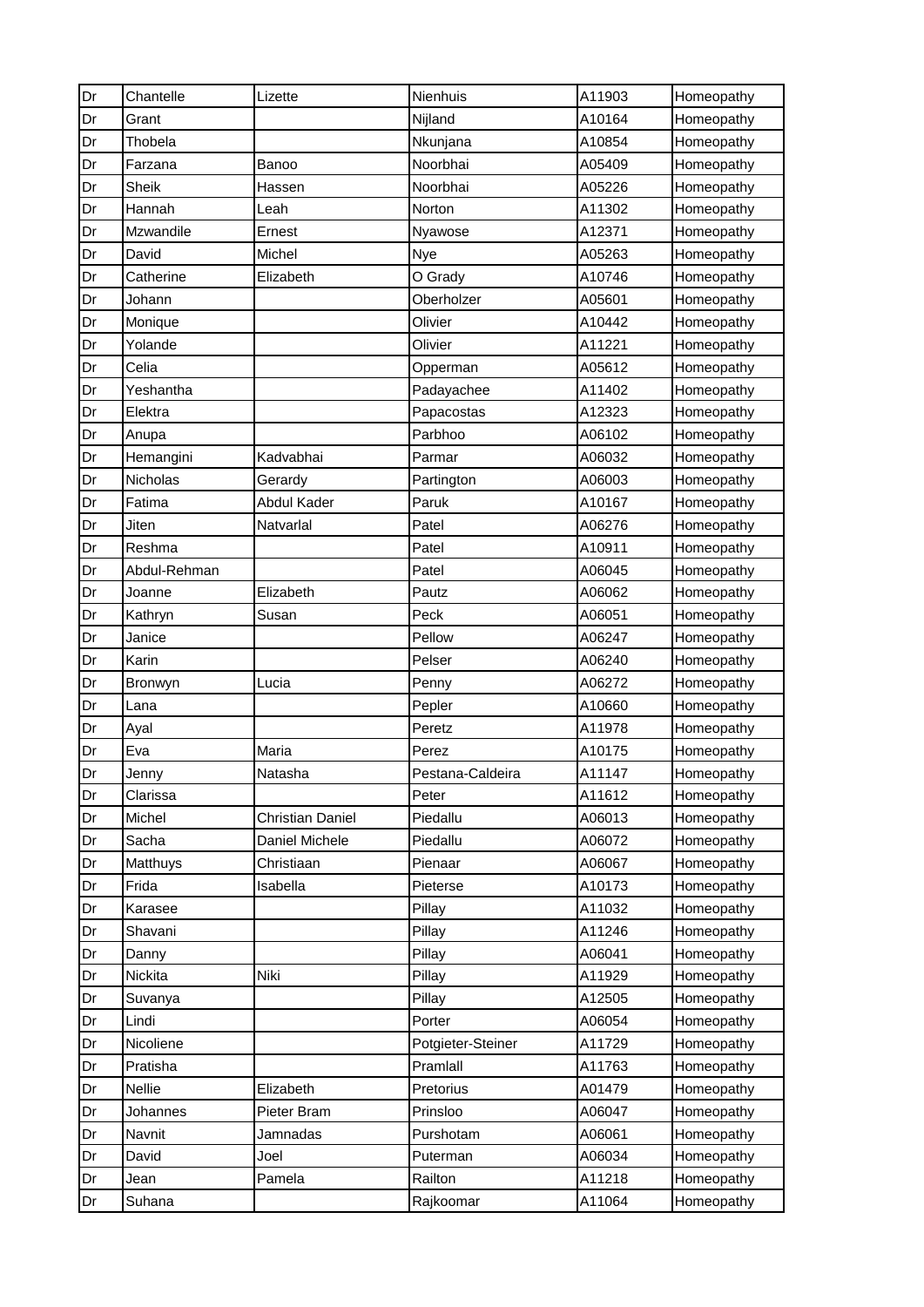| Dr   | Leshmee        |                      | Ramdiyal       | A12022 | Homeopathy |
|------|----------------|----------------------|----------------|--------|------------|
| Dr   | Asmitha        |                      | Ramguthy-Singh | A10933 | Homeopathy |
| Dr   | Shavashni      |                      | Ramlachan      | A06995 | Homeopathy |
| Dr   | Sumir          |                      | Ramnarayan     | A11401 | Homeopathy |
| Dr   | Koketso        | Letitia              | Ramoupi        | A11184 | Homeopathy |
| Dr   | Prinita        |                      | Ramsammy       | A11630 | Homeopathy |
| Dr   | Cassandra      | Grace                | Ramsay         | A11220 | Homeopathy |
| Dr   | Jeetesh        |                      | Ranchod        | A10280 | Homeopathy |
| Dr   | Aziza          | Muhammed             | Randeree       | A06847 | Homeopathy |
| Dr   | Tasfiyah       |                      | Rasool         | A12500 | Homeopathy |
| Dr   | Francois       | Johan                | Raubenheimer   | A12349 | Homeopathy |
| Dr   | Hanli          |                      | Rautenbach     | A06846 | Homeopathy |
| Dr   | Odette         |                      | Rautenbach     | A10674 | Homeopathy |
| Dr   | Radmila        |                      | Razlog         | A06848 | Homeopathy |
| Dr   | Hayley         |                      | Reader         | A06203 | Homeopathy |
| Dr   | Arnike         |                      | Redelinghuys   | A07026 | Homeopathy |
| Dr   | Ursula         | Irmgard              | Rencken        | A10210 | Homeopathy |
| Dr   | Heidi          | Marieluise           | Retter         | A06803 | Homeopathy |
| Dr   | Rodney         | Tyrone               | Rhoda          | A06827 | Homeopathy |
| Dr   | Patricia       | Isabel               | Rielly         | A07003 | Homeopathy |
| Dr   | George         | William              | Riley          | A12451 | Homeopathy |
| Dr   | Denise         | Lauren               | Robinson       | A06850 | Homeopathy |
| Dr   | Geraldine      | Chantal              | Robson-Parsons | A10719 | Homeopathy |
| Dr   | <b>Bronwyn</b> | Claire               | Roebuck        | A03082 | Homeopathy |
| Dr   | Suvishka       |                      | Rohith         | A11618 | Homeopathy |
| Dr   | Joanne         |                      | Roohani        | A06841 | Homeopathy |
| Dr   | Denise         | Marie                | Rootenberg     | A00424 | Homeopathy |
| Dr   | Holly-Jay      |                      | Roothman       | A12333 | Homeopathy |
| Dr   | Elizabeth      | Gail                 | Rosen          | A11569 | Homeopathy |
| Prof | Ashley         | <b>Hilton Adrian</b> | Ross           | A06840 | Homeopathy |
| Dr   | Jonathan       | David                | Rostovsky      | A10718 | Homeopathy |
| Dr   | Cathrina       | Magdalena            | Roux           | A06815 | Homeopathy |
| Dr   | Alain          | Raphael              | Sanua          | A07306 | Homeopathy |
| Dr   | Shanie         | Mohanlall            | Sarawan        | A07479 | Homeopathy |
| Dr   | Wayne          |                      | Saul           | A10115 | Homeopathy |
| Dr   | Claire         | Ann                  | Saunders       | A01540 | Homeopathy |
| Dr   | Daniela        |                      | Scarcella      | A07300 | Homeopathy |
| Dr   | Johanna        | Adriana              | Scheepers      | A07267 | Homeopathy |
| Dr   | Victoria       | Leigh                | Schönfeld      | A11255 | Homeopathy |
| Dr   | Myron          |                      | Schultz        | A07255 | Homeopathy |
| Dr   | Jaquelyn       | Loren                | Schultz        | A07313 | Homeopathy |
| Dr   | Margarete      | Maria                | Schweitzer     | A07285 | Homeopathy |
| Dr   | Leanne         | Vanessa              | Scott          | A10302 | Homeopathy |
| Dr   | Laila          |                      | Seedat         | A11117 | Homeopathy |
| Dr   | Tholakele      | Lebogang             | Sekhukhuni     | A12375 | Homeopathy |
| Dr   | Tanya          |                      | Selli          | A01544 | Homeopathy |
| Dr   | Nondumiso      |                      | Shabangu       | A11997 | Homeopathy |
| Dr   | Nondumiso      | Caroline             | Shange         | A11899 | Homeopathy |
| Dr   | Marlene        | Cynthia Marie        | Sharpe         | A07272 | Homeopathy |
| Dr   | Lievie         | Kean                 | Sharpley       | A07260 | Homeopathy |
|      |                |                      |                |        |            |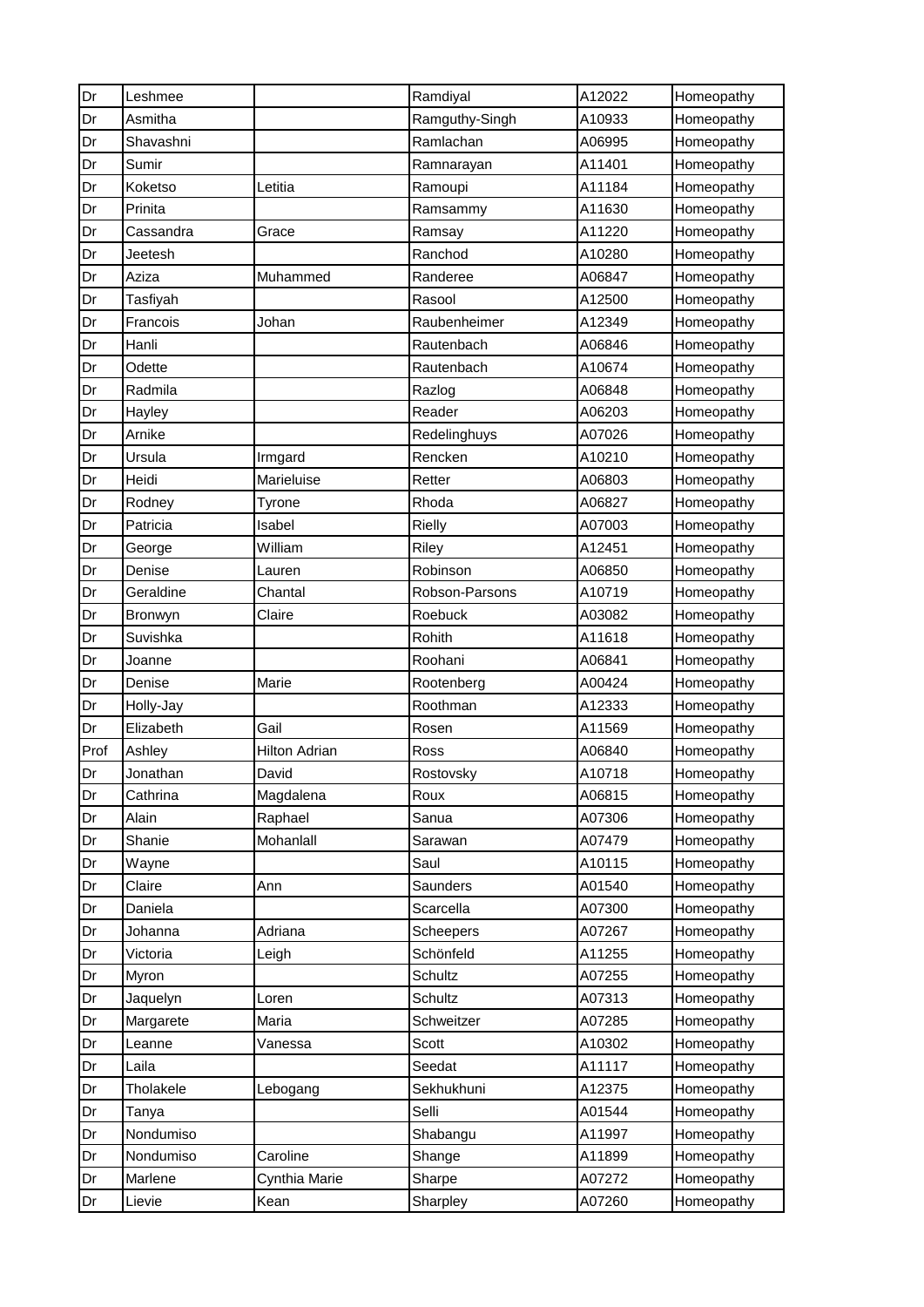| Dr | Mohamed         | Saleen           | Sheik           | A07273 | Homeopathy |
|----|-----------------|------------------|-----------------|--------|------------|
| Dr | Jessica         |                  | Shennan         | A12170 | Homeopathy |
| Dr | Nompumelelo     |                  | Sibeko          | A12034 | Homeopathy |
| Dr | Varuna          |                  | Singh           | A07256 | Homeopathy |
| Dr | Shraddha        |                  | Sirpal          | A11314 | Homeopathy |
| Dr | Zandile         | Nomfundo         | Skosana         | A12372 | Homeopathy |
| Dr | Hellmut         | Michael          | <b>Skriver</b>  | A07219 | Homeopathy |
| Dr | Chantelle       | Robyn            | Smart           | A11636 | Homeopathy |
| Dr | Tracey          | Michelle         | Smillie         | A10936 | Homeopathy |
| Dr | Alicia          |                  | Smit            | A11702 | Homeopathy |
| Dr | Adriaan         | Johan            | Smit            | A07322 | Homeopathy |
| Dr | Matthys         | Johannes         | Smit            | A07279 | Homeopathy |
| Dr | Sandra          |                  | Smit            | A07584 | Homeopathy |
| Dr | Debbie          |                  | Smith           | A07317 | Homeopathy |
| Dr | Lauren          | Ashleigh         | Smith           | A07567 | Homeopathy |
| Dr | Henriette       |                  | Smulders        | A07465 | Homeopathy |
| Dr | Nevorndutt      |                  | Somaru          | A10666 | Homeopathy |
| Dr | Olwethu         |                  | Sotondoshe      | A12160 | Homeopathy |
| Dr | Jessica         | Cristina         | Sousa Oliveira  | A12308 | Homeopathy |
| Dr | Claire          | Tamryn           | Speckmeier      | A10759 | Homeopathy |
| Dr | Herman          |                  | Spies           | A07335 | Homeopathy |
| Dr | Philippus       | Rudolph          | Spies           | A07234 | Homeopathy |
| Dr | <b>Brigitte</b> | Henriette        | Spitze          | A07257 | Homeopathy |
| Dr | Sandra          |                  | Squara          | A07476 | Homeopathy |
| Dr | Jurgens         |                  | <b>Staats</b>   | A01568 | Homeopathy |
| Dr | Richard         |                  | Steele          | A07309 | Homeopathy |
| Dr | Joanita         |                  | Steenkamp       | A12304 | Homeopathy |
| Dr | Manuel          |                  | <b>Steiner</b>  | A11730 | Homeopathy |
| Dr | Christine       |                  | Steyn-Stevens   | A11254 | Homeopathy |
| Dr | Monika          |                  | Stransky        | A07258 | Homeopathy |
| Dr | Leon            | Christiaan       | <b>Strauss</b>  | A07297 | Homeopathy |
| Dr | Ashica          |                  | Subramanian     | A12317 | Homeopathy |
| Dr | Zaheda          |                  | Sujee           | A10458 | Homeopathy |
| Dr | Reena           |                  | Sukdev          | A07294 | Homeopathy |
| Dr | Jodi            | Elizabeth        | Sutherland      | A07296 | Homeopathy |
| Dr | Kathleen        | Ann              | Svacha          | A08848 | Homeopathy |
| Dr | Tembeka         | Stella           | Swana           | A11811 | Homeopathy |
| Dr | Marlo           |                  | Swanepoel       | A11157 | Homeopathy |
| Dr | Melanie         | Jill             | Sweidan         | A10444 | Homeopathy |
| Dr | Sarah           | Louise           | Tandy           | A12361 | Homeopathy |
| Dr | Janet           | Anne             | <b>Tatalias</b> | A10265 | Homeopathy |
| Dr | Mariska         |                  | Teixeira        | A04675 | Homeopathy |
| Dr | Noel            | Deon             | Teixeira        | A07641 | Homeopathy |
| Dr | Estie           |                  | Terblanché      | A10174 | Homeopathy |
| Dr | Danise          | Christine        | Theron          | A11187 | Homeopathy |
| Dr | Gregory         | Justin           | Thiel           | A10783 | Homeopathy |
| Dr | Rowena          | Emmeline Kathryn | Thomson         | A07730 | Homeopathy |
| Dr | <b>Bruce</b>    | Macdonald        | Thomson         | A07727 | Homeopathy |
| Dr | Nondumiso       | Charity          | Thusi           | A12366 | Homeopathy |
| Dr | Petra           |                  | Tibshraeny      | A03643 | Homeopathy |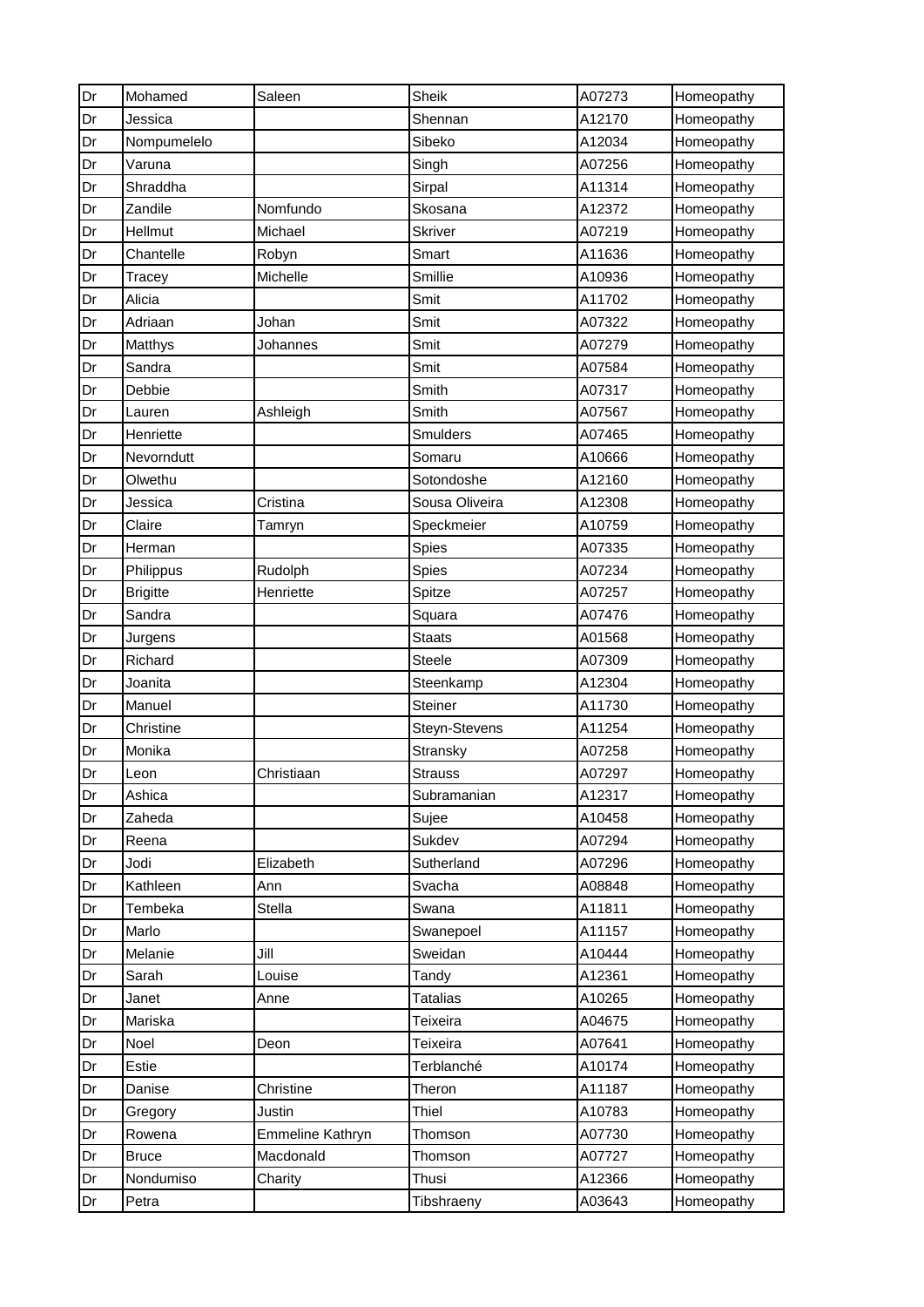| Dr | Tlotlo     |                  | Tladinyane       | A12410 | Homeopathy |
|----|------------|------------------|------------------|--------|------------|
| Dr | John       | Ross             | Torline          | A07687 | Homeopathy |
| Dr | Balungile  | Precious         | Tshabalala       | A12365 | Homeopathy |
| Dr | Tebogo     | Yvonne           | Tsele-Tebakang   | A10214 | Homeopathy |
| Dr | Natalie    | Christina        | <b>Tsolakis</b>  | A07617 | Homeopathy |
| Dr | Katerina   |                  | Tsvyetkova       | A07626 | Homeopathy |
| Dr | Fabian     | Royston          | Tun              | A07709 | Homeopathy |
| Dr | Jade       | Taylor Laken     | Tun              | A12481 | Homeopathy |
| Dr | Taryn      | Lee              | Turner           | A10116 | Homeopathy |
| Dr | Renee      |                  | Usdin            | A08003 | Homeopathy |
| Dr | Anthony    | Mark             | Usswald          | A08001 | Homeopathy |
| Dr | Janetta    | Johanna          | Uys              | A10777 | Homeopathy |
| Dr | Nicolette  |                  | van der Hulst    | A08640 | Homeopathy |
| Dr | Frederick  | Johannes         | van der Riet     | A08478 | Homeopathy |
| Dr | Robert     | John             | van der Veen     | A08564 | Homeopathy |
| Dr | Roger      | David            | van der Veen     | A08409 | Homeopathy |
| Dr | Jacobus    | <b>Marthinus</b> | van Heerden      | A08416 | Homeopathy |
| Dr | Hertzog    | Johannes         | van Heerden      | A11068 | Homeopathy |
| Dr | Heidi      |                  | van Loggerenberg | A00533 | Homeopathy |
| Dr | Erica      | Glenda           | van Meygaarden   | A01351 | Homeopathy |
| Dr | Cornelius  | Bosman           | van Niekerk      | A08418 | Homeopathy |
| Dr | Karin      |                  | van Niekerk      | A08480 | Homeopathy |
| Dr | Renaldi    |                  | van Rensburg     | A12136 | Homeopathy |
| Dr | William    | Samuel           | van Rooyen       | A08423 | Homeopathy |
| Dr | Cristiaan  | Johannes         | van Schalkwyk    | A08475 | Homeopathy |
| Dr | Andre      |                  | van Wyk          | A08428 | Homeopathy |
| Dr | Jyotika    | Gangaram         | Vassan           | A12098 | Homeopathy |
| Dr | Aaisha     | Mahmood          | Vawda            | A12369 | Homeopathy |
| Dr | Gerhardus  |                  | Venter           | A08437 | Homeopathy |
| Dr | Johannes   | Petrus           | Venter           | A08463 | Homeopathy |
| Dr | Pieter     | Johannes         | Venter           | A08464 | Homeopathy |
| Dr | Celéste    |                  | Vermaak          | A12316 | Homeopathy |
| Dr | Adriaan    | Johannes Casper  | Vermaas          | A08479 | Homeopathy |
| Dr | Wessel     | Johannes         | Vermeulen        | A08477 | Homeopathy |
| Dr | Jacquelene | Cynthia          | Vermeulen        | A08482 | Homeopathy |
| Dr | Dimitrios  | Denis            | Vlachos          | A08496 | Homeopathy |
| Dr | Alta       |                  | Vogel            | A10353 | Homeopathy |
| Dr | Maria      | Elizabeth        | Voshol           | A10190 | Homeopathy |
| Dr | Chiquita   | Louise           | Vosloo           | A08622 | Homeopathy |
| Dr | Abbey      | Joan             | Wagner           | A10521 | Homeopathy |
| Dr | Tannith    |                  | Watson           | A11605 | Homeopathy |
| Dr | Lauren     | Kim              | Wayland          | A10522 | Homeopathy |
| Dr | Sabrina    | Dagmar Renate    | Wehde            | A08842 | Homeopathy |
| Dr | David      | John             | Wepener          | A08809 | Homeopathy |
| Dr | Gregory    | Lon Reed         | Wessels          | A08811 | Homeopathy |
| Dr | Hendrik    | Alfred           | Westerman        | A08844 | Homeopathy |
| Dr | Marion     |                  | Weston           | A10942 | Homeopathy |
| Dr | Keryn      | Elizabeth        | White            | A08824 | Homeopathy |
| Dr | Jan-Nita   | Helene           | Wilken           | A11749 | Homeopathy |
| Dr | Liëtte     |                  | Wilken           | A12110 | Homeopathy |